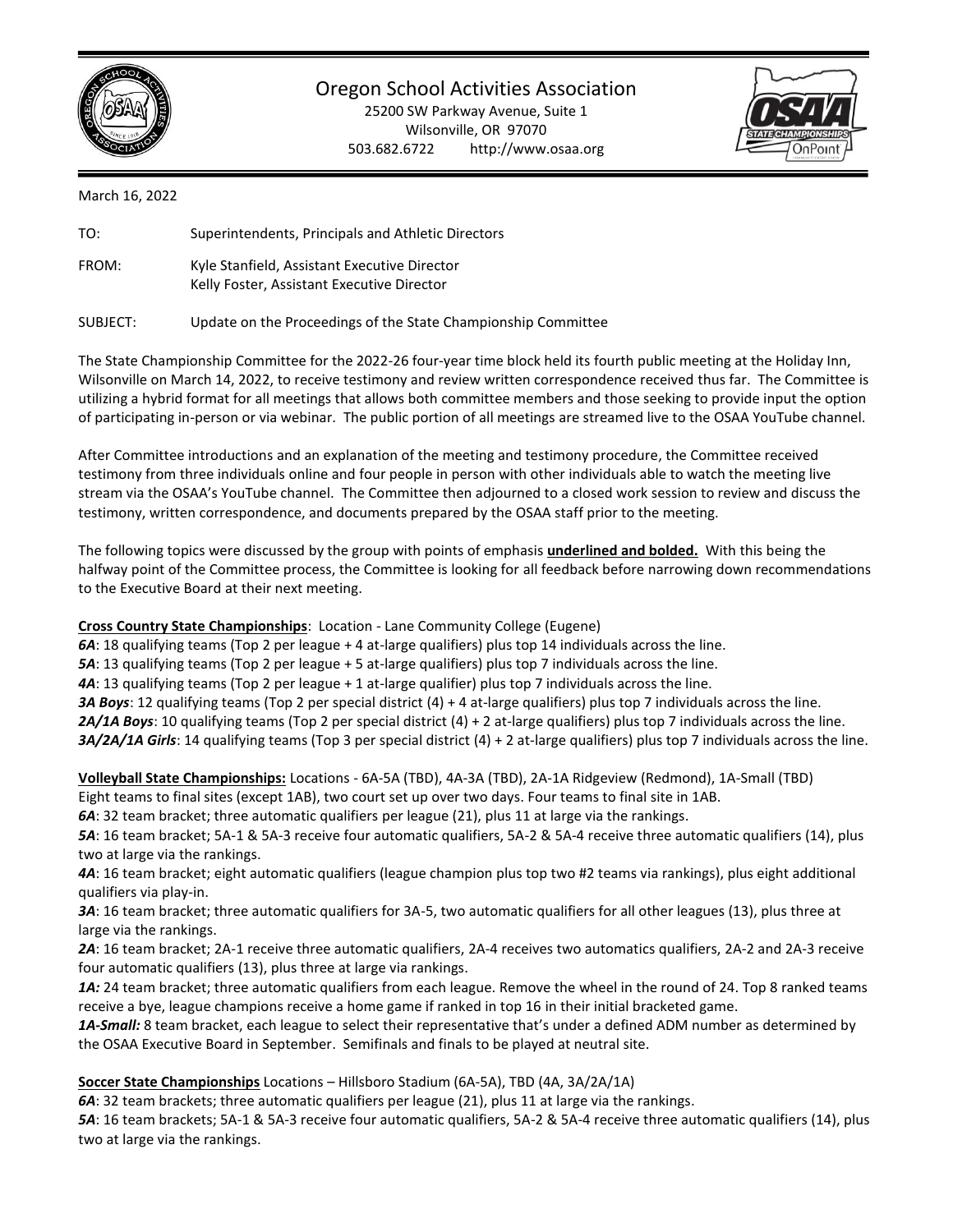*4A*: 16 team brackets; eight automatic qualifiers (league champion plus top two #2 teams via rankings), plus eight additional qualifiers via play-in.

*3A/2A/1A:* 16 team brackets. Allocations per league to be determined by the OSAA Executive Board in September.

**Football State Championships:** Locations - Continue with current practice of neutral sites for semifinals and finals. *6A*: The Committee reviewed the Football Ad Hoc Committee's current proposal. The group supports 32 qualifying teams at the 6A level to the post season but looks for further input from the Delegate Assembly, OADA and Football Ad Hoc Committee regarding the best way to potentially structure the bracket(s).

*5A*: 16 team bracket; NW Oregon, Midwestern and Mid-Willamette receive four automatic qualifiers, Intermountain receives 3 (15) plus one at large via the rankings

*4A*: 16 team bracket; all leagues receive three automatic qualifiers (15) plus one at large via the rankings.

*3A*: 16 team bracket; Coastal Range, Pac West, Mountain Valley receive 3 automatic qualifiers, Far West receives 4 and Eastern Oregon receives 2 (15) plus one at large via the rankings.

*2A*: 16 team bracket; all leagues receive three automatic qualifiers (15) plus one at large via the rankings.

*1A-8*: 12 team bracket; each special district receive four automatic qualifiers (8) plus four at large via the rankings.

*1A-6*: 8 team bracket, SD-1 receives three automatic qualifier and SD-2 receives five.

# **Cheerleading State Championships:** Location – Oregon City High School

The Committee supports the addition of the Gameday division to the State Championships. Each division (6A, 5A, 4A, 3A/2A/1A, Gameday, COED Small, COED Large), must have a minimum of seven team participating to be held. Schools may only participate in one division at the state championships.

The Committee does not support sub-dividing into large and small or changes to the current COED standards.

### **Swimming State Championships:** Location - Tualatin Hills Park and Recreation (THPRD)

*6A*: First place winner in each individual and relay event at each District Meet automatically qualifies. Any remaining open lanes will be filled by the next fastest times from District Meet finals, up to a total of 18 participants.

*5A*: First place winner in each individual and relay event at each District Meet automatically qualifies. Any remaining open lanes will be filled by the next fastest time from District Meet Finals, up to a total of 12 participants.

*4A/3A/2A/1A*: First place winner in each individual and relay event at each District Meet automatically qualifies. Any remaining open lanes will be filled by the next fastest time from District Meet Finals, up to a total of 12 participants.

### **Wrestling State Championships:** Locations – Goal of having two locations (6A, 5A; 4A, 3A, 2A/1A)

*6A*: 24-person bracket; three qualifiers per weight class per league. 4th place finisher from each league will be "pooled" and a defined criterion applied to select three additional qualifiers.

*5A*: 16-person bracket; four automatic qualifiers per weight class per league.

*4A*: 16-person bracket; four automatic qualifiers per weight class per special district.

*3A*: 12-person bracket; number of special districts and number of qualifiers per special district to be determined.

*2A/1A*: 10-person bracket; number of special districts and number of qualifiers per special district to be determined.

*Girls*: Two 8-person brackets (6A/5A; 4A/3A/2A/1A) that would be held at the same time and location as their related classification.

The Committee does not support the addition of a dual meet / team state championship event.

# **Basketball State Championships (Boys & Girls):** Locations - Univ. of Portland (6A), Oregon State Univ (5A), Forest Grove HS (4A), Marshfield/North Bend HS (3A), Pendleton Conv. Center and HS (2A) and Baker HS (1A)

Eight teams to final sites (except 1A-Small). Four teams to final site in 1A-Small (Location TBD). Keep current structure of fourday tournaments at 6A, 5A, 1A and three-day tournaments at 4A, 3A, 2A

*6A*: 32 team brackets; three automatic qualifiers per league (21), plus 11 at large via the rankings

*5A*: 16 team brackets; 5A-1 & 5A-3 receive four automatic qualifiers, 5A-2 & 5A-4 receive three automatic qualifiers (14), plus two at large via the rankings

*4A*: 16 team brackets; eight automatic qualifiers (league champion plus top two #2 teams via rankings), plus eight additional qualifiers via play-in

*3A*: 16 team brackets; three automatic qualifiers for 3A-5, two automatic qualifiers for all other leagues (13), plus three at large via the rankings.

*2A*: 16 team brackets; 2A-1 receive three automatic qualifiers, 2A-4 receives two automatics qualifiers, 2A-2 and 2A-3 receive four automatic qualifiers (13), plus three at large via rankings

1A: 24 team bracket, three automatic qualifiers per league. Remove the wheel in the round of 24. Top 8 ranked teams receive a bye, league champions receive a home game if ranked in top 16 in their initial bracketed game.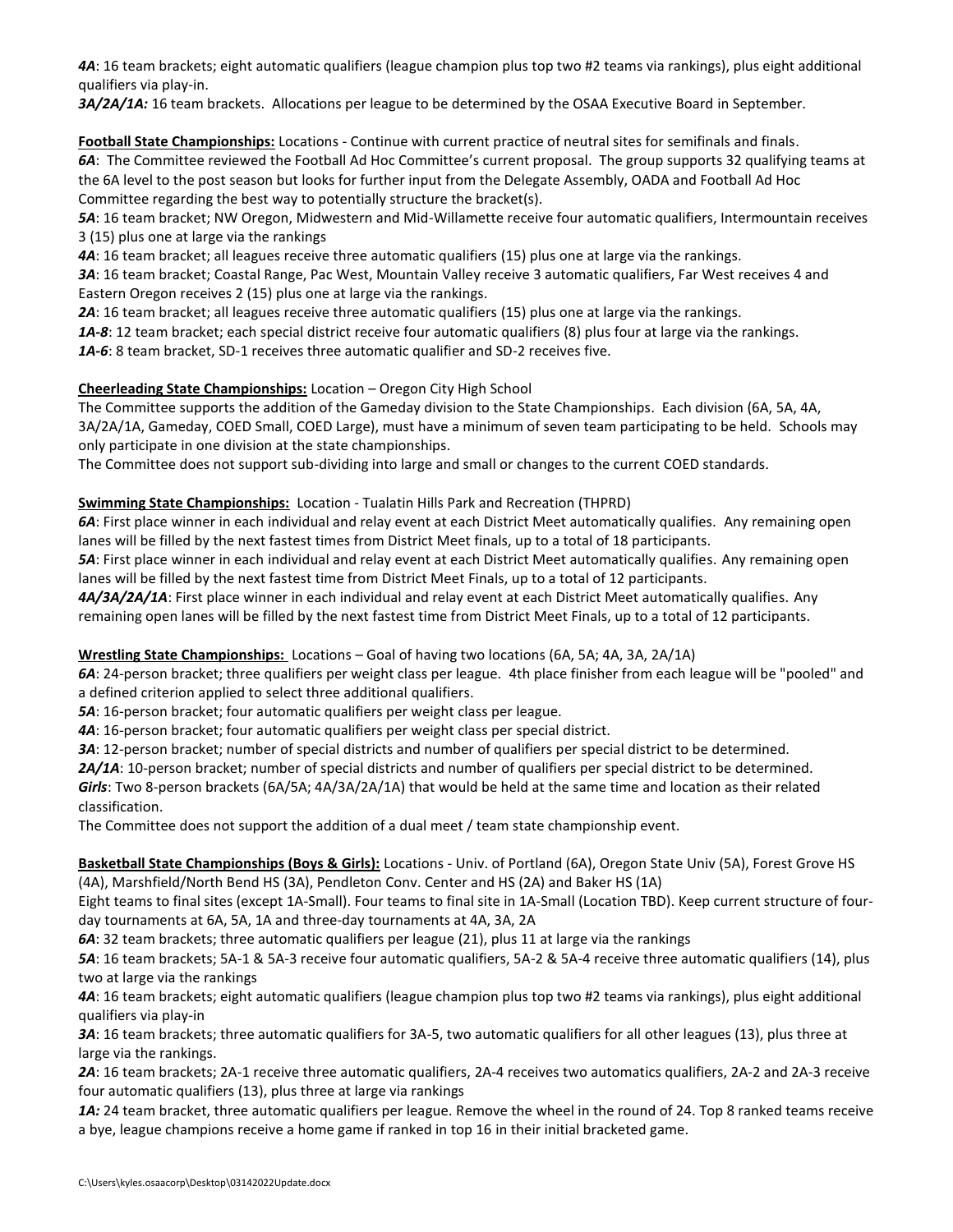*1A-Small:* 8 team bracket, each league to select their representative that's under a defined ADM number as determined by the OSAA Executive Board in December. Semifinals and finals to be played at neutral site.

**Dance/Drill State Championships**: Location - TBD

The Committee supports the move to a Category Style State Championship with six categories (Traditional, Show, Pom, Hip Hop, Kick and Jazz). A minimum of seven teams must participate in a category for it to be competed. Any further subdivision of a category will be by classification (6A, 5A, 4A/3A/2A/1A) with a minimum of seven teams must participate in a classification for it to be competed.

Every school gets the option to participate in one category and the ability to qualify into one other (maximum of two categories per school).

**Speech State Championships**: Location - Western Oregon University (Monmouth) Continue with current qualification and structure.

**Solo Music State Championships:** Location - Pacific University (Forest Grove) Continue with current qualification and structure.

**Band State Championships**: Location - Oregon State University Continue with current qualification and structure.

**Orchestra State Championships**: Location - Oregon State University Continue with current qualification and structure.

**Choir State Championships**: Location - Oregon State University Continue with current qualification and structure.

**Golf State Championships**: Locations – Rotation of Quail Valley, Trysting Tree, Emerald Valley, Eagle Crest Keep similar qualifications and championship structures as currently in place. Allow the Executive Board flexibility to modify the championships, qualifications, and structures after participation data is available from Spring 2022.

**Tennis State Championships**: Locations - THPRD, Portland Tennis Center and Oregon State Keep similar qualifications and championship structures as currently in place. Allow the Executive Board flexibility to modify the championships, qualifications, and structures after participation data is available from Spring 2022.

### **Track and Field State Championships**: Location - University of Oregon

Keep similar qualifications and championship structures as currently in place. Allow the Executive Board flexibility to modify the championships, qualifications, and structures after participation data is available from Spring 2022.

**Baseball State Championships**: Location - TBD. Exploring potential second site on Saturday

*6A*: 32 team bracket; three automatic qualifiers per league (21), plus 11 at large via the rankings.

*5A*: 16 team bracket; 5A-1 & 5A-3 receive four automatic qualifiers, 5A-2 & 5A-4 receive three automatic qualifiers (14), plus two at large via the rankings.

*4A*: 16 team bracket; eight automatic qualifiers (league champion plus top two #2 teams via rankings), plus eight additional qualifiers via play-in.

*3A*: 16 team bracket. Executive Board to determine allocations in February once teams are known.

*2A/1A:* Executive Board to determine bracket size and allocations in February once teams are known.

# **Softball State Championships**: Location - University of Oregon.

*6A*: 32 team bracket; three automatic qualifiers per league (21), plus 11 at large via the rankings

*5A*: 16 team bracket; 5A-1 & 5A-3 receive four automatic qualifiers, 5A-2 & 5A-4 receive three automatic qualifiers (14), plus two at large via the rankings

*4A*: 16 team bracket; eight automatic qualifiers (league champion plus top two #2 teams via rankings), plus eight additional qualifiers via play-in

*3A*: 16 team bracket. Executive Board to determine allocations in February once teams are known.

*2A/1A:* Executive Board to determine bracket size and allocations in February once teams are known.

**2022-23 State Championships Calendar:** Adopted by the OSAA Executive Board on March 16. The adopted calendar can be found at [https://www.osaa.org/docs/calendar/22-23ActivityCalendar.pdf.](https://www.osaa.org/docs/calendar/22-23ActivityCalendar.pdf)